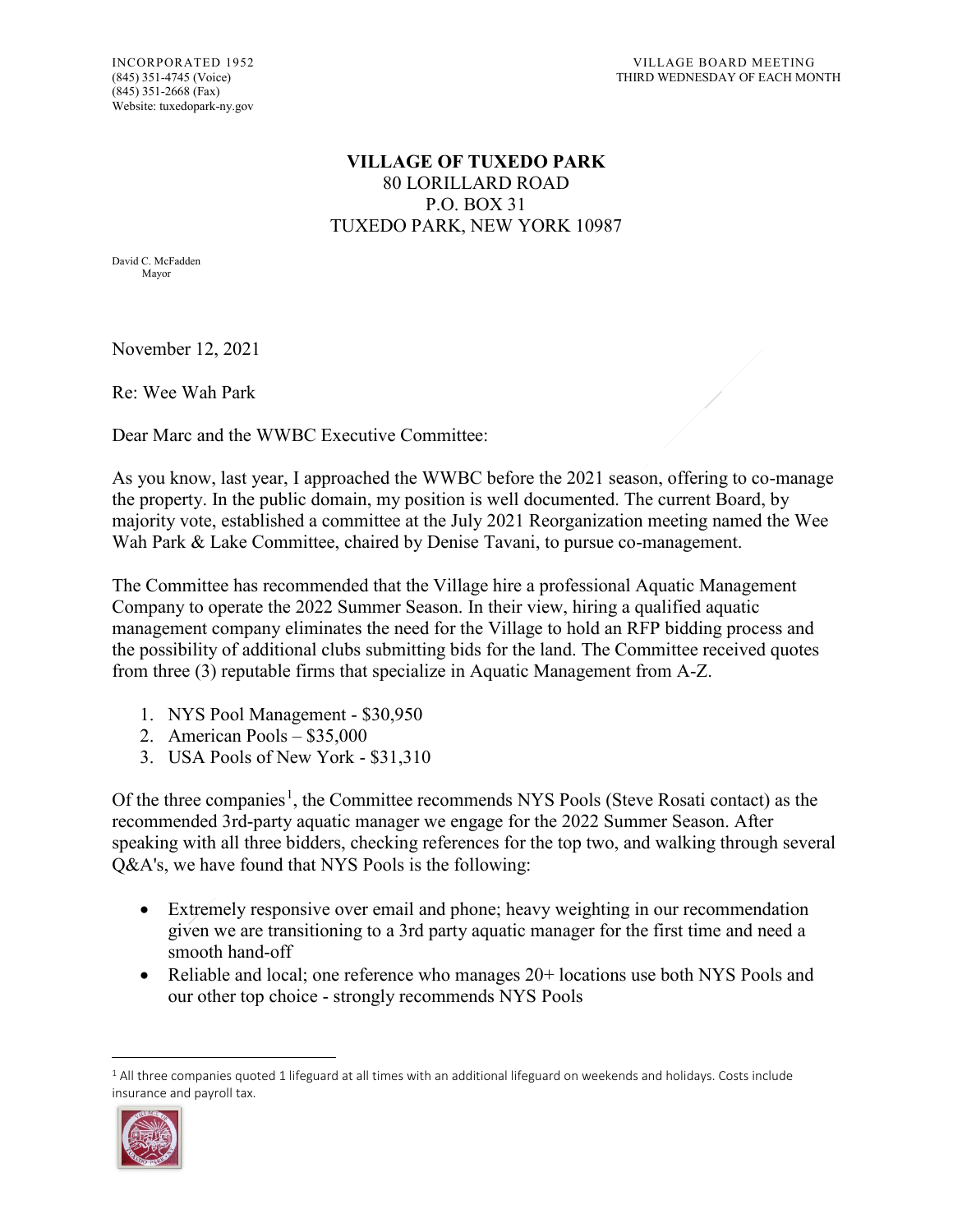- Lowest quote: while this is important for the municipality and membership, we focused on the company's reliably, but in this case, NYS Pools offers the most cost-effective bid and highest reliability
- Flexible in approach, seems to take a "do anything to figure out how to make it work" view; the reference checks confirmed this
- If membership levels are low and an additional guard not required on weekends, NYS Pools cost declines to \$23,500.

The money to hire NYS Pools will be raised from membership sales that will begin before the end of the year – a goal considered highly likely to meet.

The Committee, in its evaluation and recommendation to the Village, aims to maintain the level of service, cost, and membership eligibility historically provided by the Wee Wah Beach Club ("WWBC") while preparing for potential Wee Wah Park renovations in the future.

The Committee hopes to work collaboratively with the WWBC Executive Committee on an orderly management transition to smoothly open to the 2022 Summer Season. The Committee will be the board liaison to NYS Pools. The summer season is Memorial Day through Labor Day weekends, from 9:00 am to 8:00 pm daily, swimming from 1:00 pm to 8:00 pm (restrictions apply).

## **Membership Eligibility:**

The following summarizes the Committee's recommendations about membership eligibility *which is no change to the 2020 Summer Season*:

- Village of Tuxedo Park members Village Homeowners, Property Owners, Renters, Active Employees of VTP:
	- − Membership fees for Summer Season (Memorial Day Labor Day from 1:00 pm to 8:00 w/restrictions)
	- − Open access the rest of the year (no swimming)
- $\blacksquare$  Hamlet members<sup>[2](#page-1-0)</sup>, grandfathered to membership of 2019 pre-Covid vote by BOT before last season meeting:
	- − Membership fees for Summer Season (Memorial Day Labor Day)
	- − No access rest of the year

The following is the Committee's recommended membership eligibility *change from the 2020 Summer Season*:

<span id="page-1-0"></span> $\ddot{\phantom{a}}$ <sup>2</sup> Hamlet membership as defined for the purposes of this reference includes all non-village members.